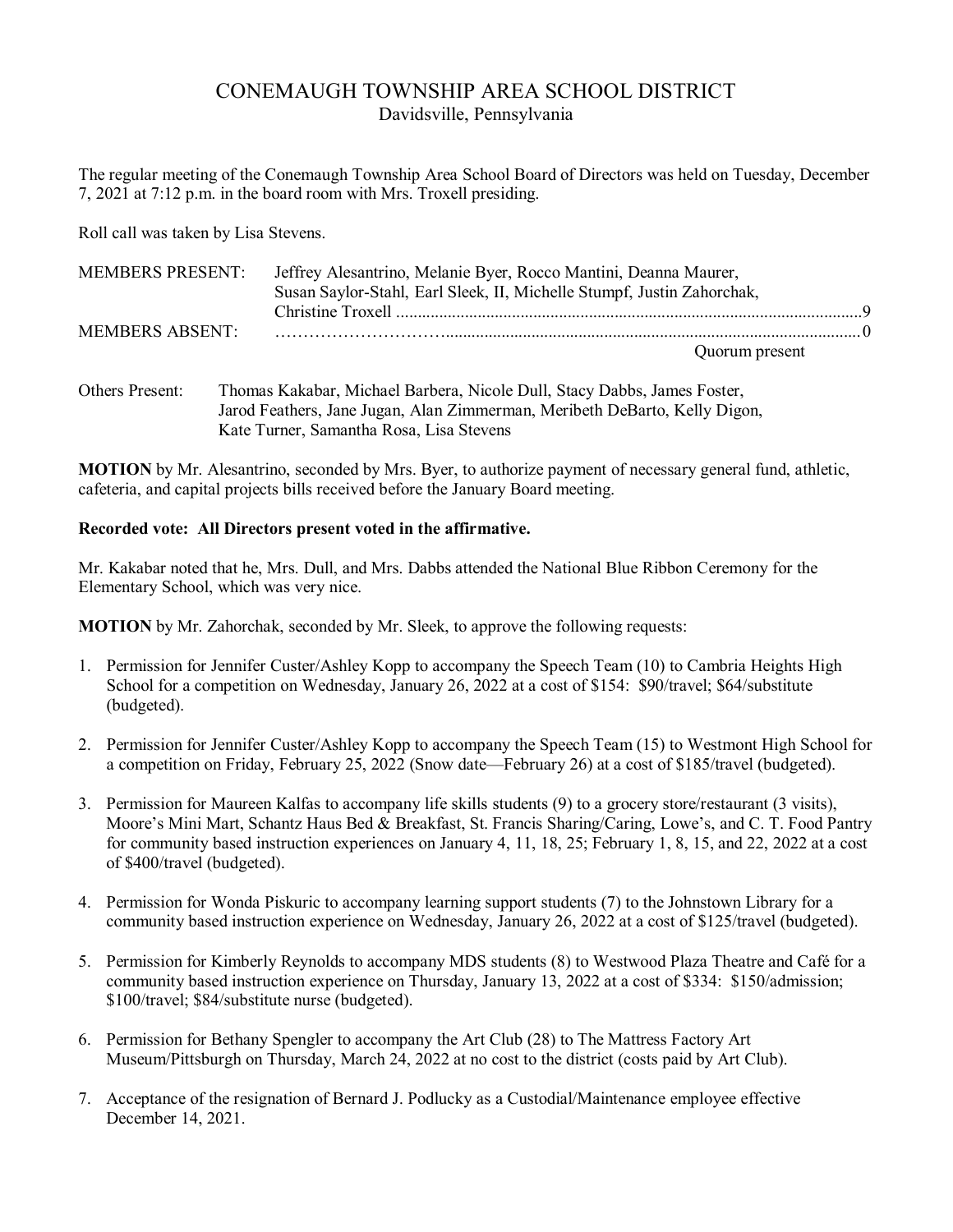- 8. Additional Substitute Teachers submitted by The Learning Lamp/Ignite Education Solutions for the 2021-2022 school year: Lakin Rigby (Emergency Nurse); Alicia Roles (Emergency); Brian Weaver (Emergency).
- 9. Acknowledgment of receipt of changes in Occupation Valuation Classification as follows: Timothy Bowman Retired; Richard Toath – Retired.
- 10. Permission for the following individuals to serve as volunteers for the 2021-2022 school year:

| Lisa Bittner      | <b>Elementary School</b>             |
|-------------------|--------------------------------------|
| Augusta Czysz     | <b>Elementary School</b>             |
| Abby Hoffman      | Junior High Girls' Basketball        |
| Antoine Malvoisin | Music Department                     |
| Amy McIntosh      | <b>Elementary School</b>             |
| Craig Sprock      | Rifle                                |
| Virginia Stephen  | <b>Elementary School</b>             |
| David Strayer     | Rifle                                |
| Lewis Tresnicky   | Elementary School/Indoor Track/Track |
|                   |                                      |

# **Recorded vote: All Directors present voted in the affirmative.**

**MOTION** by Mrs. Stumpf, seconded by Mrs. Saylor-Stahl, to grant permission for Sabastian Podlucky (Grade 5) to attend Conemaugh Township Area Elementary School as a tuition student for the remainder of the 2021-2022 school year in the event his family is unable to establish residency in the School District by December 22, 2021. If residency has not been established by that date, tuition will be charged retroactive to December 15, 2021 at a rate of \$5,527.90 (prorated based on annual amount of \$9,385.39) with any additional costs such as an aide, outside placement, etc., to be billed to his parents in accordance with Policy No. 202. Equal monthly payments shall be required, with the first payment due by January 4, 2022, and shall continue until residency has been established.

# **Recorded vote: All Directors present voted in the affirmative.**

**MOTION** by Mrs. Byer, seconded by Mrs. Stumpf, to approve the following requests for use of school facilities:

- 1. The Learning Lamp & Ignite Education Solutions/Hiring Event Elementary School Lobby Thursday, December 9, 2021 (11:00 a.m. to 1:00 p.m.) Kayla Balamuta
- 2. Girl Scouts of Western Pennsylvania/Registration Elementary School Lobby Monday, December 13, 2021 (6:00 p.m. to 7:00 p.m.) Lisa Bulas
- 3. Speech Team/Competition High School Building Thursday, January 13, 2022 (2:30 p.m. to 9:00 p.m.) Jennifer Custer
- 4. PTA/Scrapbooking Weekend Elementary School Multipurpose Room/Library/Lobby Friday, March 11, 2022 (12:00 p.m. to 12:00 a.m.) Saturday, March 12, 2022 (8:00 a.m. to 12:00 a.m.) Kimberly Meyers

# **Recorded vote: All Directors present voted in the affirmative.**